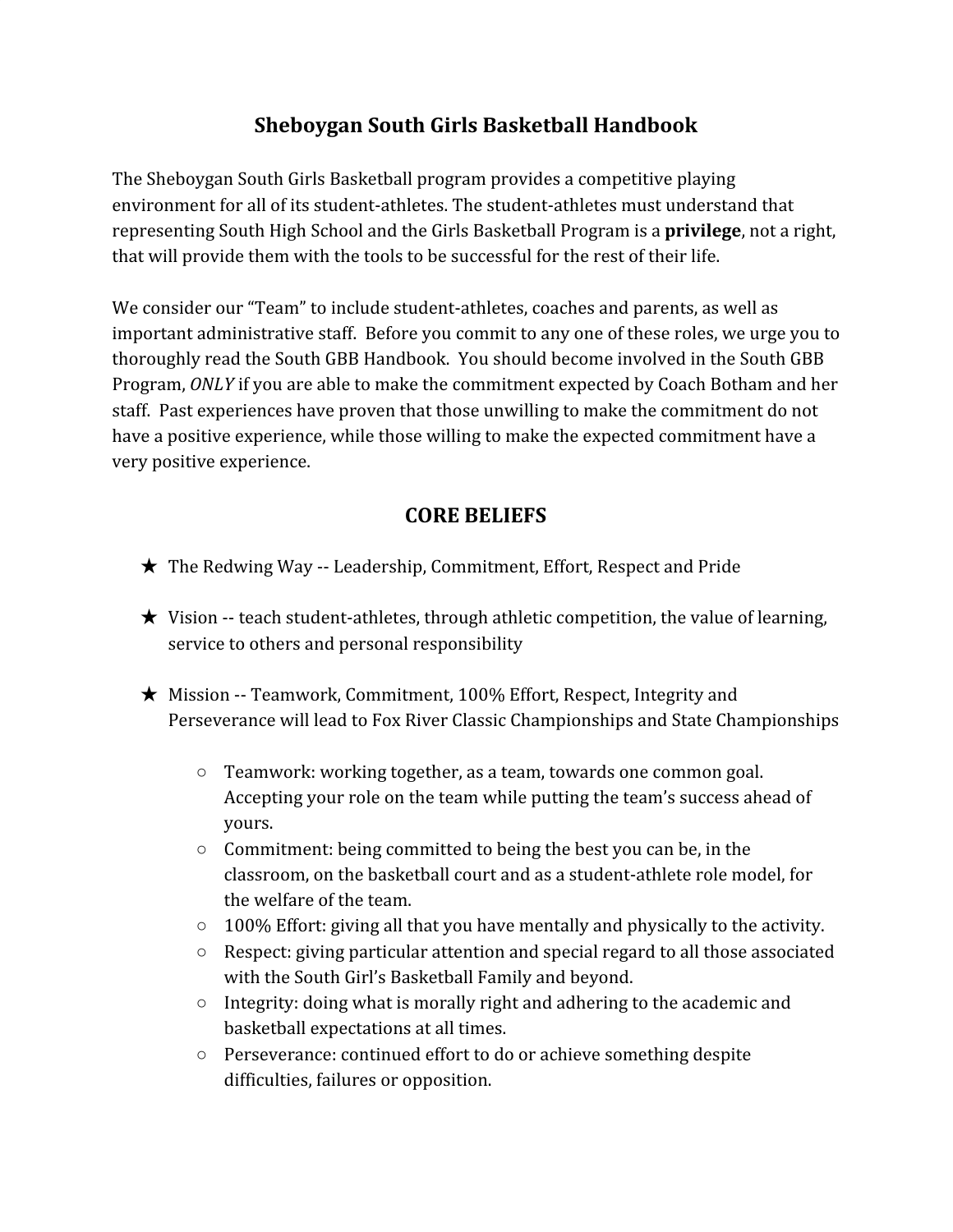#### *Student-Athlete Expectations:*

#### *Daily Expectations/Priorities:*

- 1. Academics comes first. You are at South High School to earn your diploma!
	- a. Go to class and be attentive.
	- b. Hand your homework in on time.
	- c. Prioritize your day to make time for academic responsibilities.
	- d. Ask for help if you don't understand something.
	- e. The Activities Academic Code will be enforced.
- 2. Be a positive teammate! Treat others as you'd like to be treated! Understand that people have grown up in different cultures.
- 3. Work well with others! Take accountability for your actions FIRST & accept your role on the team.
- 4. The Activities Conduct Code will be enforced (see consequences in SASD handbook)!
- 5. Respect people's time by being **ON TIME** for everything!
- 6. Give 100% in everything that you do! Ask for support!
- 7. Positive Self-Talk. You are YOU! Perfect in everyway!
- 8. Forgive yourself! Failure/Challenges are opportunities to learn and grow as a person.

#### *Basketball Expectations:*

- 1. You will be expected to attend all practices, games and scheduled basketball activities, unless you have a reasonable family conflict or emergency. If conflicts do arise, timely communicate directly with your coach and we can and will work it out.
	- a. Failure to communicate with the coach, could result in reduced playing time for next game.
- 2. If you do not participate in most of the drills during practice (taking yourself out and sitting on the sideline), you will not compete in the upcoming contest. Practice is each student-athlete's opportunity to show the coaches you are ready and prepared to compete in the games.
- 3. Put your cell phones away during practices and games.
- 4. Work to improve individually (mentally, physically and fundamentally) each and every day!
- 5. Practice productivity is one of the most important keys to team success, therefore:
	- a. On time for practice is late; come 5-10 minutes early so you can be dressed and ready to go at the start of practice.
	- b. *Listen*, when a coach or teammate is talking to you and/or the team. This will alleviate questions; someone making the same mistake; or asking the same question. Every player can learn from one another!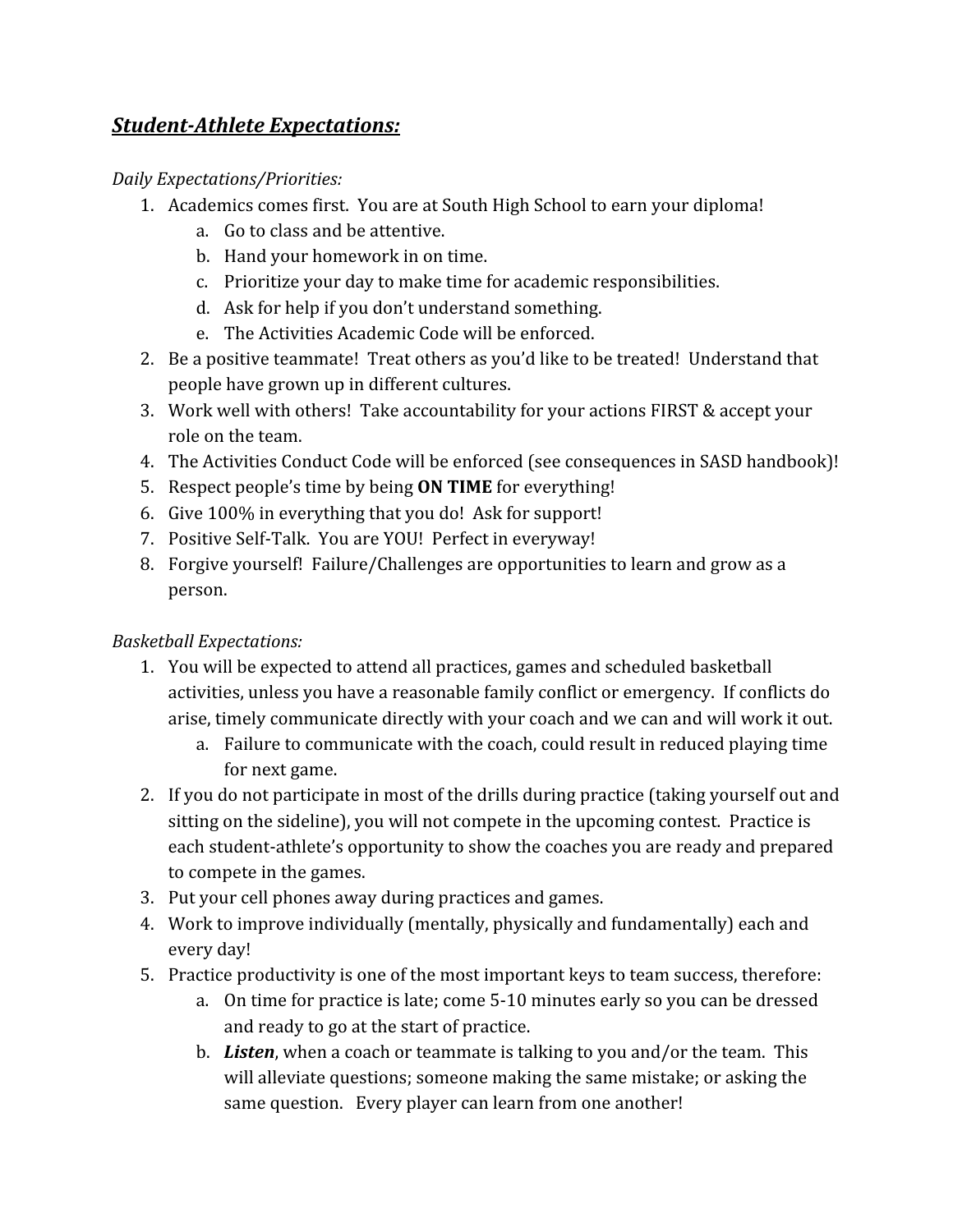- c. If you are unsure about something, be sure to ask questions.
- d. Jog between drills and to get water.
- e. Remain standing throughout practice, to remain focused and ready to move.
- f. If you are struggling learning the system; improving on certain basketball skills and/or being in basketball practice and game shape, take extra time (with coaches or on your own) to work on it.
- 6. In order to show complete respect for all those who sacrificed their freedom for our freedom, we will expect you to stand at attention, no swaying or movement, during the National Anthems.
- 7. **COMPETE** … in every competitive drill and every possession in the games.
- 8. All practices will be CLOSED no friends or family members are allowed to be present, unless they are invited or have received approval to attend.

## *Captains:*

Being named a team captain is an honor. The position of captain is given to those athletes whom the rest of the team and coaches respect and trust to lead the team in the right direction. However, with this great honor also comes great responsibility. A strong captain should embody the four C's: Caring, Courageous, Consistent and Communicator.

- 1. Caring:
	- a. Undeniable passion for competing and for their teammates. They put the success of the team ahead of their own needs and are truly concerned with the well-being of all team members.
	- b. Treat all teammates with respect and recognize the contributions made by all team members.
	- c. If you have a problem with a teammate, you should approach that teammate in private and in a positive way to address the situation and find a solution.
	- d. The captain should be the one to stop rumor spreading and gossip. These kind of behaviors destroy team chemistry.
- 2. Courageous:
	- a. Captains are willing to step up and are not afraid to compete in the worst of situations.
	- b. Courageous captains set the example for the rest of the team. Their actions must embody the core values of the team, especially during times of adversity.
	- c. They are a model of courage and dedication to their teammates by setting lofty goals and working hard to reach them.
	- d. A courageous captain must show that they trust their teammates and coaches and are willing to hold teammates accountable to working hard and being prepared.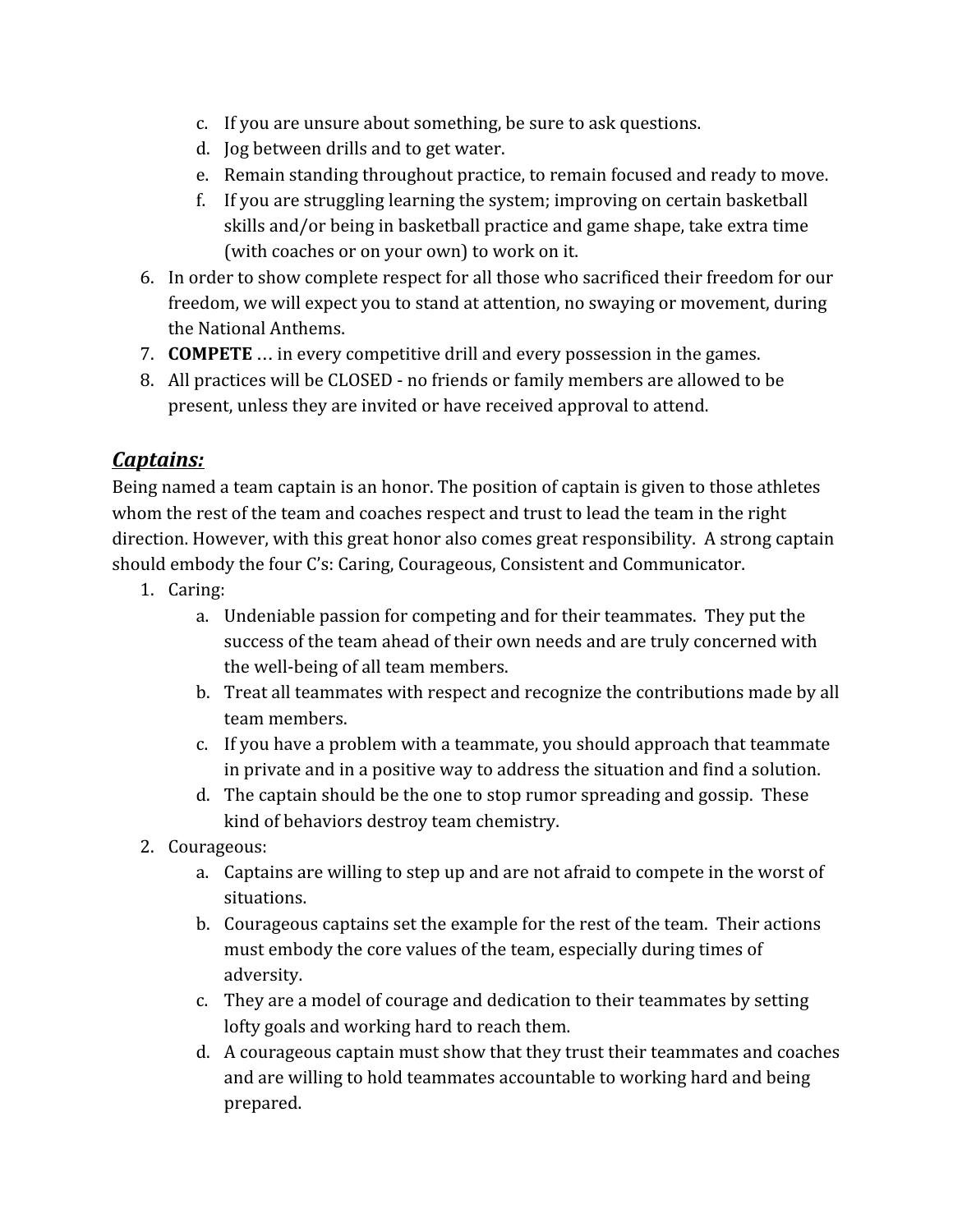- 3. Consistent:
	- a. Captains need to be the model of consistency. To be a consistent captain, they need to hold themselves to a standard of giving 100% effort in every practice and game. They cannot cut corners and earn the respect from teammates and coaches that is necessary to lead the team effectively.
	- b. Consistent captains hold themselves accountable, each and every day, to the team expectations in the classroom and on the court. In other words … captains "walk the talk"!
- 4. Communicator:
	- a. Captains have an authentic style of communicating. Some lead by their actions, while others are more vocal. It is important to remain true to your own style of communication and not try to be someone else.
	- b. Captains need to be the mouthpiece for the coaches to their teammates, as well as for their teammates to the coaches if the need arises.
	- c. Captains need to take care of internal player issues, with timely communication, to help keep the team focused on their team goals.

If you successfully accomplish these 4 C's you will earn a 5th C – *credibility*. Nothing is more important in leading your team into competition than being seen as an authentic, credible leader.

## **Choosing Captains:**

The role of captain(s) will be chosen by the players and coaching staff prior to the first non-conference basketball game of the season. The number of captains chosen, for each team, will depend on the number of players that the coaches feel embody the four C characteristics as a student-athlete and are positive role models in the Sheboygan South community.

It is also important to understand, captain roles do not automatically go to the upperclassmen. The role must be earned throughout the spring, summer and fall seasons and could be assigned to an underclassmen as well.

As stated above, being named captain is a great honor but it also comes with great responsibility. If, during the course of the season, the captain is unable to handle the responsibilities and/or violates any team or athletic code, the role of captain can and will be taken away.

### *Team Travel Expectations:*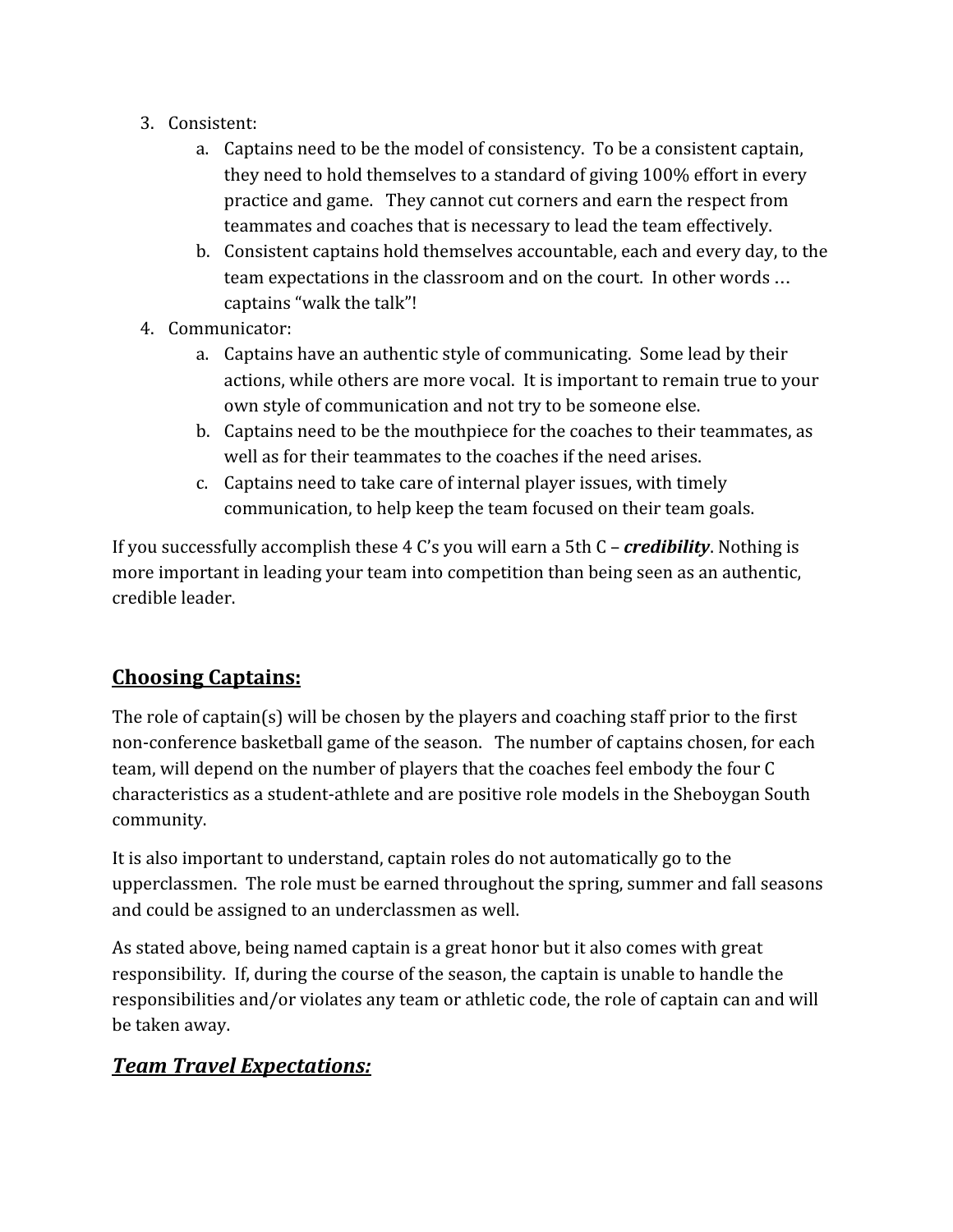- 1. Be on time for bus departure from South High School. The bus will leave at designated assigned time, thus be sure to board 5 minutes early.
- 2. Wear Team Travel Sweats to and from away games or at team volunteer activities.
- 3. You may travel home with a parent/guardian (with signed permission) if the team you are participating on WINS the game. If your team loses, as a team we will travel home on the bus together. This gives us the opportunity to process the game and discuss how we can learn from the experience together.

## *Team Playing Time Philosophies:*

### **JV2:**

- 1. Freshman, Sophomores and Juniors may compete at this level. This team is intended to introduce some players to competitive basketball.
- 2. All players will play in every game, unless there are disciplinary issues. Playing time at this level will be determined by attitude, skill, player effort and conditioning.
- 3. Players need to understand that the better players will start to play more minutes in the second halves of certain games.
- 4. Although playing time does not need to be equal at this level, enough playing time should be provided to allow each player a chance to work on their skills during game situations.

## **JV1:**

- 1. Freshman, Sophomores, Juniors & Seniors may compete at this level. This team is for players who have played competitive basketball.
- 2. All players will play in every game, unless there are disciplinary issues. Playing time at this level will be determined by attitude, skill, player effort and conditioning.
- 3. Like JV1, players need to understand that the better players will start to play more minutes in the second halves of certain games and that playing time does not need to be equal at this level. Players should be provided enough playing time in games to allow them the chance to work on their skills in competitive situations.

### **Varsity:**

- 1. Freshman, Sophomores, Juniors and Seniors may compete at this level. This team is for players who have played competitive basketball and have the skill set, athletic ability, work ethic, conditioning and a positive attitude to compete on Varsity.
- 2. Playing time will be determined by the characteristics above, as well as their knowledge of the offensive and defensive systems as well as their behavior in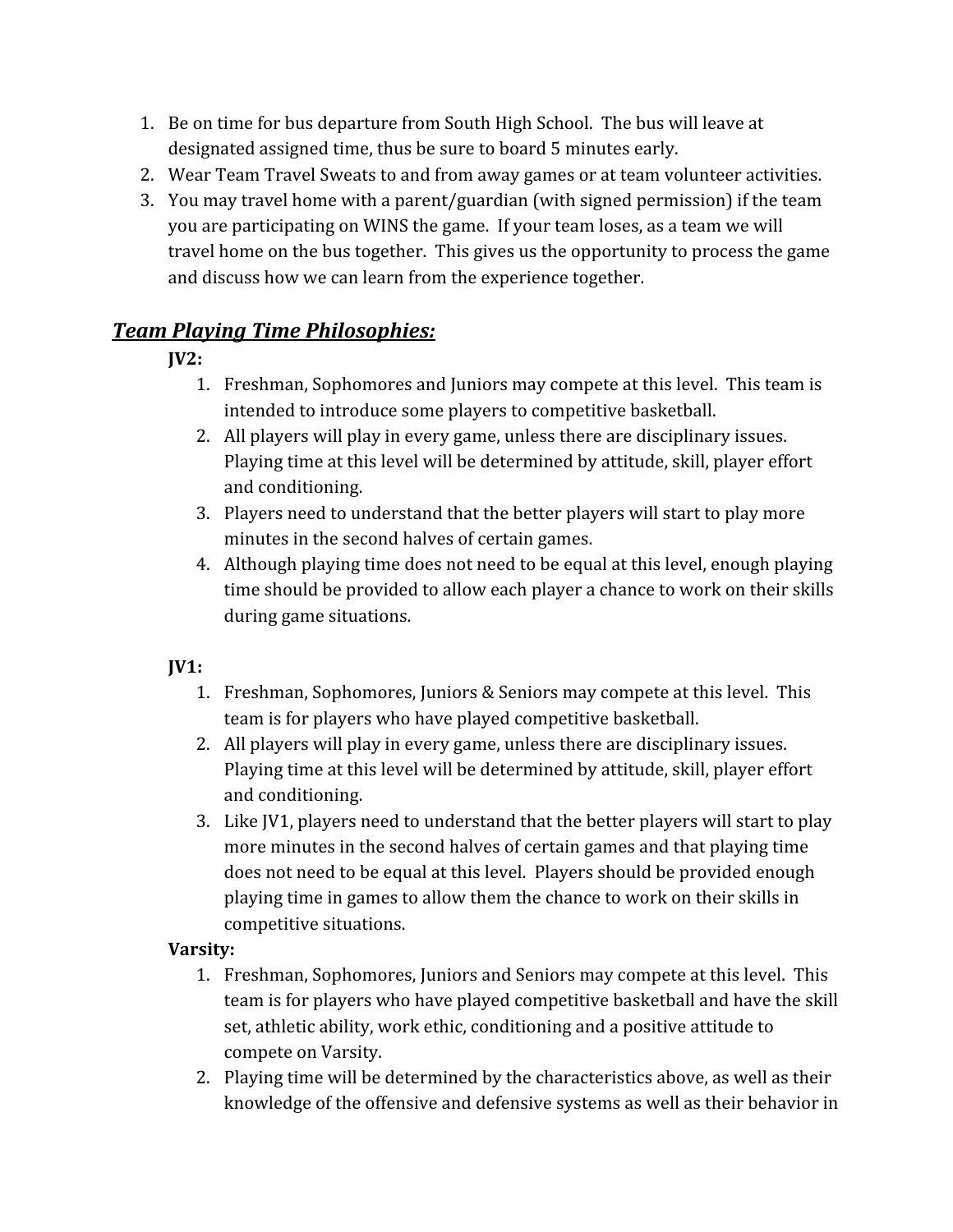the classroom and on the basketball court. Consequently some players may not play in every game.

- 3. The Head Coach's playing time decisions are based primarily on putting the team on the floor who will put South in the best position to succeed in the competition.
- 4. Each player will have an important role on the team that will be essential in helping the team perform to their full potential.

### *Parent Expectations:*

**"Your child's success or lack of success in sports does not indicate what kind of parent you are. But, having an athlete that is coachable, respectful, a great teammate, mentally tough, resilient, and tries their best, IS a direct reflection of your parenting."**

- 1. I will attempt to relieve the pressure of competition, not increase it.
- 2. I will empower/expect my daughter to communicate any issues/concerns directly with the captain and/or coach following the Coaching Ladder of Communication (see below)
- 3. I will be supportive of the coach:
	- a. Expecting your child to follow the program expectations and Activities Code of Conduct at all times
	- b. Bring and/or pick up your child from practice on-time
	- c. Promptly read and respond to communications from the coach
	- d. Help enforce building rules and respect of property while at practice and events, while keeping watch of siblings
	- e. Refrain from coaching your child from the stands
- 4. I will demonstrate good sportsmanship by applauding a good play by our team as well as the opposing team and accept the results of each game
- 5. I will refrain from openly questioning a referee's judgment; setting a good example for the players
- 6. I will refrain at all times from making negative or derogatory comments about players, coaches, officials or fans while at an event and or in a public place – remember that you are also responsible for extended family members & friends – we also strongly suggest to avoid these types of conversations in front of the players
- 7. I will refrain at all times from using email, Facebook or other social media to post concerns, issues or negative / dissatisfactory comments.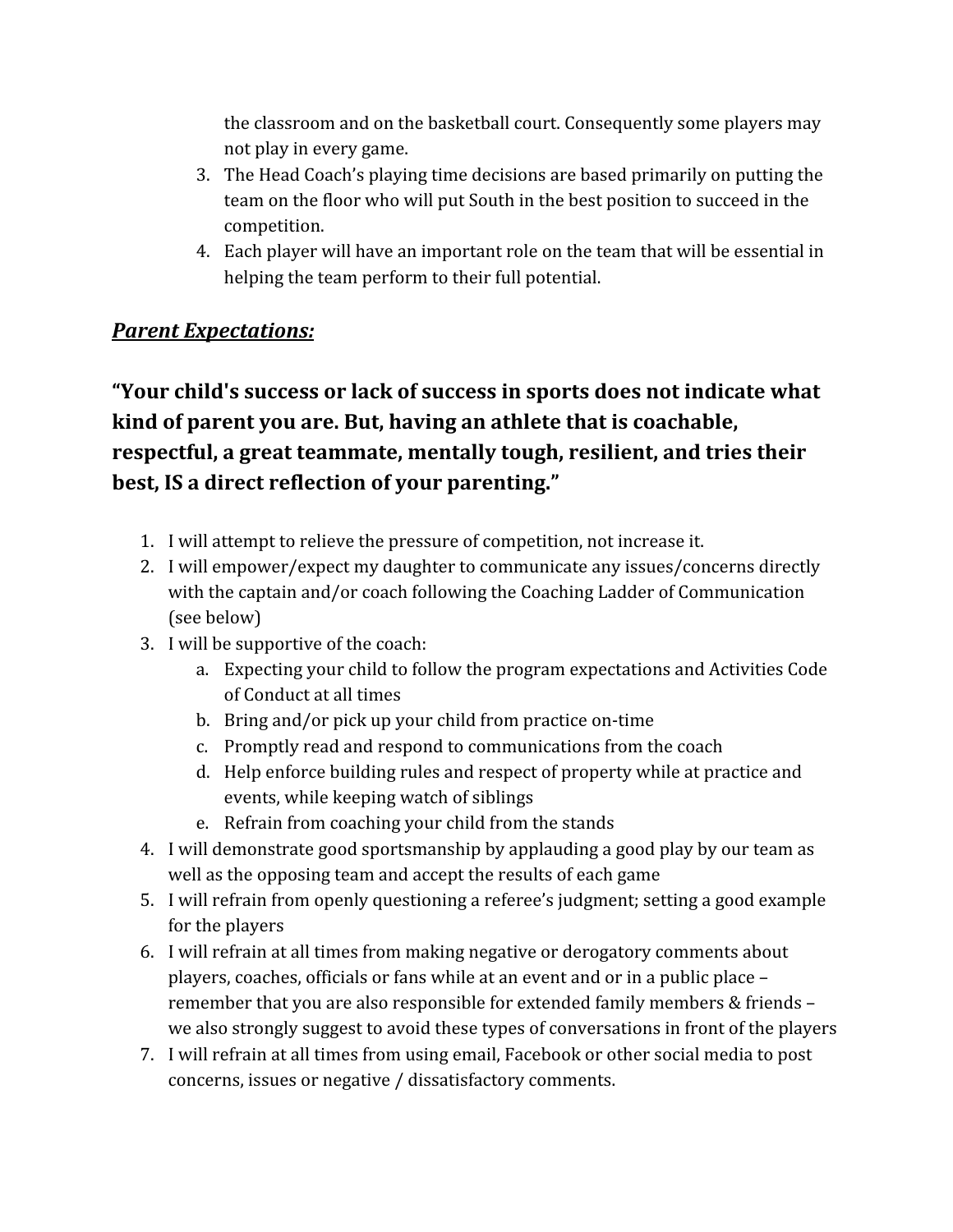- 8. I will assist the GBB Program in providing volunteer hours at concessions and/or other fundraising events; understanding that this is vital for the success of the GBB programs to have strong volunteer support of its parents as well as understanding that this is a requirement of my child's participation
- 9. I will properly care for my daughter's uniform and return it cleaned at the designated time; failure to do so could result in a fee to replace the uniform.

## **Student-Athlete/Parent/Coach Communication:**

Parenting and coaching are extremely difficult vocations and being a student-athlete comes with many responsibilities. In all roles, you have the right to understand what expectations are placed on all those involved in the program - which is why we have developed the South Girls Basketball Program Handbook. Throughout the season, questions and concerns will arise which are important to address in a timely manner. Communication the student-athletes should expect from her coach:

- 1. Philosophy of the specific program she is participating on (handbook)
- 2. Expectations the coach has for the student-athletes in the program (handbook)
- 3. The role she has on her basketball team (which may change throughout the season) and what she can do to change her role
- 4. Location and times of all practices and contests, as well as the times bus will leave for away contests
- 5. Consequences associated with the student-athlete's actions in the classroom, in the high school community and on the basketball court

Appropriate concerns for the student-athlete to discuss with coaches:

- 1. Playing time and what she can do to increase her playing time
- 2. Teammate issues someone is not treating her appropriately; someone is causing a distraction on the team with their behavior; someone is violating the activities code
- 3. Academic issues that need to be addressed
- 4. Understanding the offensive & defensive system; team strategy in certain games and why certain plays are called

Appropriate concerns for the parents to discuss with coaches:

- 1. The mistreatment of your daughter, mentally and/or physically by a teammate or the coach.
- 2. Concerns about your daughter's inappropriate behavior or poor academic results..

*Ladder of Communication* (if a student-athlete has an issue with a coaching decision and/or something within the program):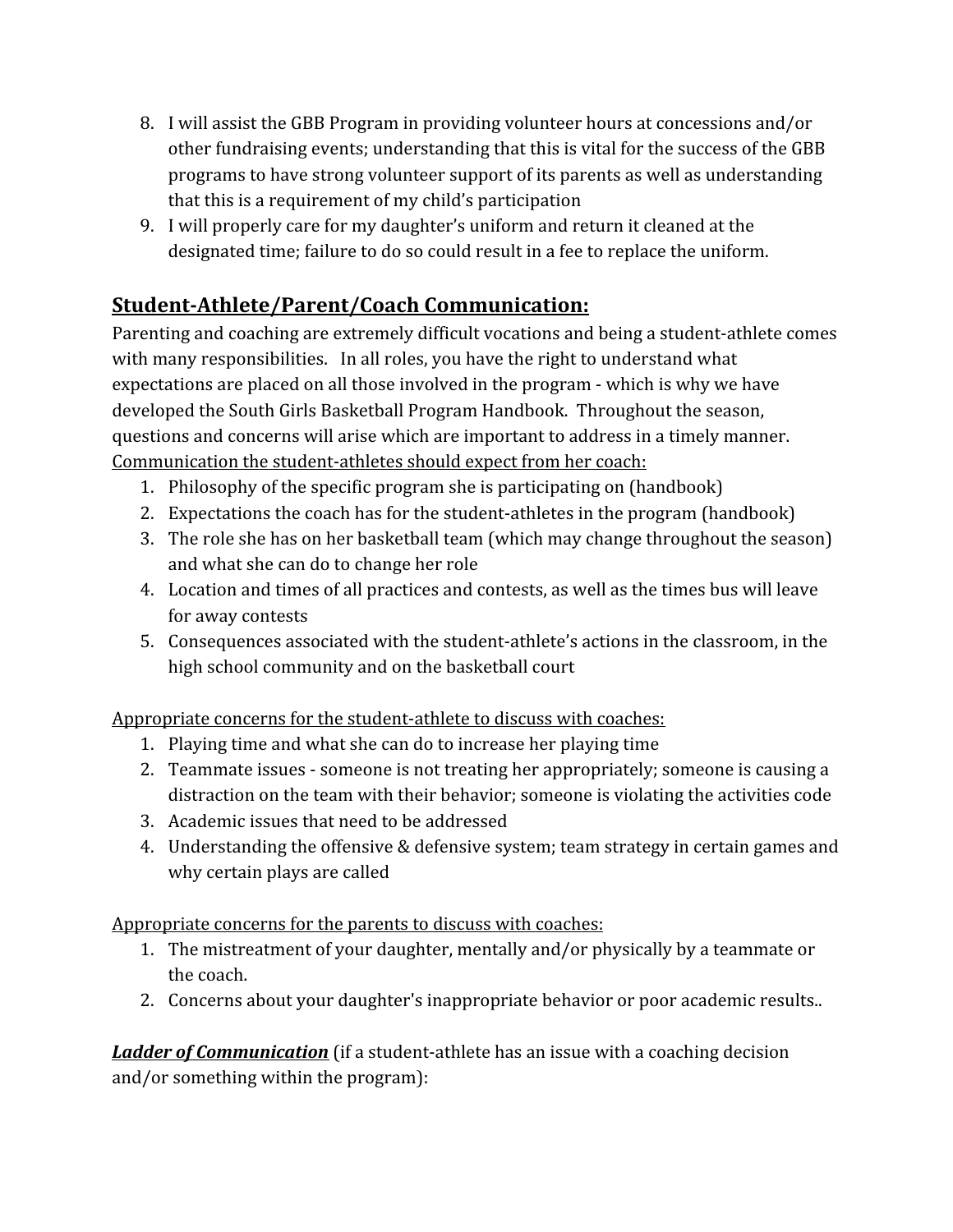- $\geq 1$ st rung of ladder: Student-Athlete communicates directly with the Captains to see if, together, they can solve any team issues.
	- If issue is not resolved...
- $\geq 2$ nd rung of ladder: Captain and/or Student-Athlete communicates directly with the Head Coach (coordinate a time before or after practice)
	- If issue is not resolved...
- ➢ 3rd rung: Student-Athlete & Parent communicates directly with Head Coach (schedule a meeting with the coach that is not on a game day)
	- If issue is still not resolved...
- $\geq 4$ th rung: Student-Athlete, Parent & Head Coach communicates with Activities Director (schedule a meeting - not on a game day)
	- If issue is still not settled ...
- $>$  5th rung: SA, Parent, Head Coach, AD communicates with Principal (same as above)
- $\geq 6$ th rung: SA, Parent, HC, AD, Principal communicates with the Superintendent (same as above)